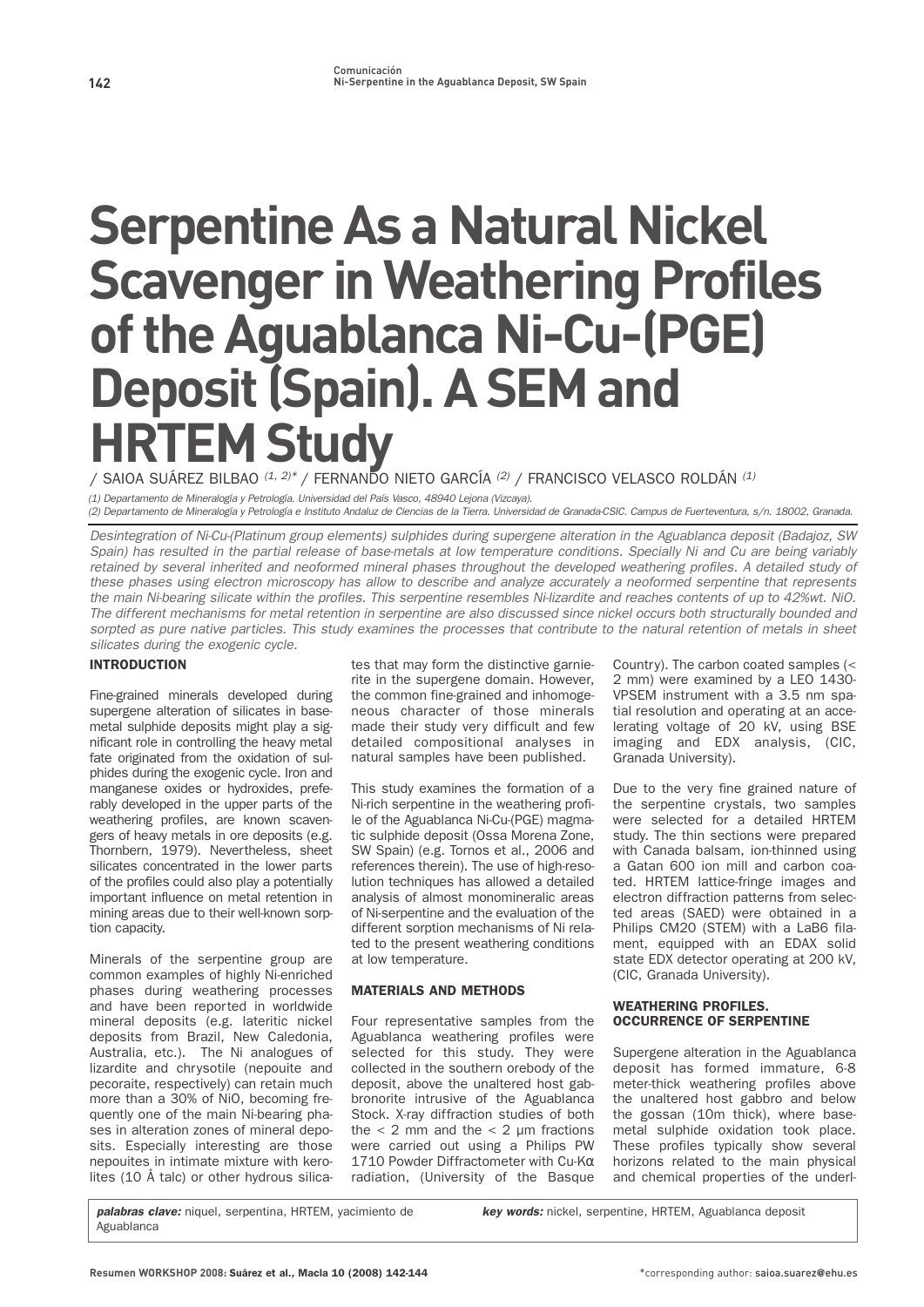**ying host rocks and variable degrees of supergene metal enrichment. Thus, a ~40 cm thick clay-rich horizon (with contents up to 56% of phyllosilicates) was**

**developed overlying the unweathered gabbro. Compared to other horizons within the profile, this clay-horizon shows a clear Ni-Cu enrichment (contents up to 6000 ppm and 3900 ppm, respectively) even though the lack of sulphides (< 0.3% S). Chemical properties are characterized by a neutral pH [6.7 - 7.0], with a moderate humidity percentage (35%) and a cation interchange capacity up to 56.28 cmolq/K.**

**The mineralogical and geochemical study of these horizons showed that commonly neoformed secondary phases such as smectites, vermiculites or Fe-oxides and oxyhydroxides are here acting as Ni-Cucarrying phases. Values of up to 3.8% NiO and 4.0% CuO were measured for those phases. However, neither the common inherited primary silicates nor their hydrothermal alteration products contain significant Ni or Cu in their mineral composition. Commonly, this mineral mixture is dominated by amphiboles, pyroxenes, chlorite, talc, phlogopite and plagioclases. Most of these mineral phases show NiO and CuO contents of up to 0.31% and 0.17%, respectively.**

**The only exception is the well preserved hydrothermal chlorite, which displays the maximum contents of Ni and Cu detected in both neoformed or inherited silicates within the profile (values of 12.5% NiO and 9.06% CuO). A supergene retention of Ni is deduced since chlorite from the lower fresh host rocks does not display significant Ni contents (maximum values of 0.76% NiO). This trioctahedral Ni-clinochlore occurs widespread throughout the weathering profile as detrital fragments dispersed in the horizons (300 µm in size) and to a lesser extent as centimetric crystals filling thin veins that cross cut the profiles (Suárez et al., 2005).**

**A detailed high-magnification study of this chlorite has revealed the formation of serpentine minerals intergrown within the chlorite, reaching contents of up to 42% in NiO. This serpentine is not related to the serpentinisation process underwent by the deposit which is restricted to the ultramafic enclaves within the Aguablanca Stock. The following section describes the main characteristics of the identified serpentine.**

### CHARACTERIZATION OF THE SERPENTINE

**Serpentine occurs at the submicroscopic scale penetrating into chlorite layering and growing at the expense of it**

(Fig. 1A)**. It is mainly located at the edges of chlorite crystals, filling spaces between layers, along cracks or as a coating in cavity walls or another textural defects along the layers. In detail, serpentine displays a microcrystalline character forming aggregates often crumbled and mixed with small fragments of chlorite. Low magnification TEM images normally show vuggy edges of chlorite filled with disordered arrangements of serpentine layers folded at the edges.**



Fig. 1. A) BSE image of an ion-thinned chlorite sample. B) Lattice fringe image of a monomineralic Ni-serpentine and its corresponding SAED (inset). C) Pure native Ni particles in the surface of serpentine layers.

**High resolution images of those regions (Fig. 1B) reveal large areas in which welldefined 7.1-7.3 Å packets are developed. Boundaries between chlorite and serpentine are characterized in most of the cases by regular alternations of thin 14 Å** **packets and well developed 7 Å packets, suggesting some intergrowth between both phases at this scale. Serpentine seems to crystallize mainly in monomineralic stacks although occasionally, SAED patterns in more disrupted areas have shown some smectite contamination. This is a very common feature of Ni-enriched serpentines, but well defined fringes with spacings of 10 Å were not detected in the lattice-fringe images.**

**AEM analyses of the serpentine (n=12) were carried out in apparently uncontaminated areas showing regular stackings of the layers. The following average structural formula was obtained calculated on the basis of a total cation valence of 28 positive charges and assuming all the Fe as Fe+2:**

**(Ca 0.02-0.19, K 0-0.05) 0.02-0.24 (Mg 1.22-2.36 AlVI 0.18-1.16 Fe+20.20-1.37 Ni+2 1.58-3.49 Cu+2 0-0.19 Ti+4 0-0.17 Mn+2 0-0.02) 5.51-6.02 (Si+4 2.96-4.06**   $Al^{IV}$ 0-1.04)  $_{4-4.06}$  O<sub>10</sub> (OH)  $_{8}$ 

**This serpentine is characterized by high Ni contents of up to 3.49 afu, with an average value of 2.65 afu and high standard deviation of 0.66. In many cases, nickel occurs as the dominant divalent octahedral cation, with lower Mg, Fe and Al contents. Cu, Mn and Ti contents are low whereas Co and Cr were not detected. The total octahedral cations range from 5.51 to 6.02 with an average value of 5.72 and a low standard deviation of 0.18. Nickel and magnesium show a clear inverse tendency (r = -0.811, Pearson correlation coefficient) probably being isomorphously replacing each other in different proportions. Besides, Ni shows a good negative** correlation with  $AI<sup>VI</sup>$  ( $r = -0.713$ ) but is **poorly correlated with other chemical parameters. Tetrahedral substitution is variable; some analyses showed a substantial excess of silica and were rejected. Total Al and Si are moderately correlated (r = -0.621).** 

**This studied serpentine is classified as an intermediate phase between the Mg and Ni end-members and should be considered as the nickeloan form of the magnesian mineral (Ni-lizardite) when Mg > Ni and Ni is** ≤ **3.0 afu R6Si4O10(OH)8 (**≤ **30% wt. NiO). Other crystals fall closer to Ni end-members of the isomorphous series when Ni > Mg and Ni > 3 afu. In such cases, the serpentine shows here Ni contents between 3.13 and 3.49 afu, and they can be considered as nepouites (Brindley, 1978). The chemical composition of this serpentine falls into the "garnieri-**